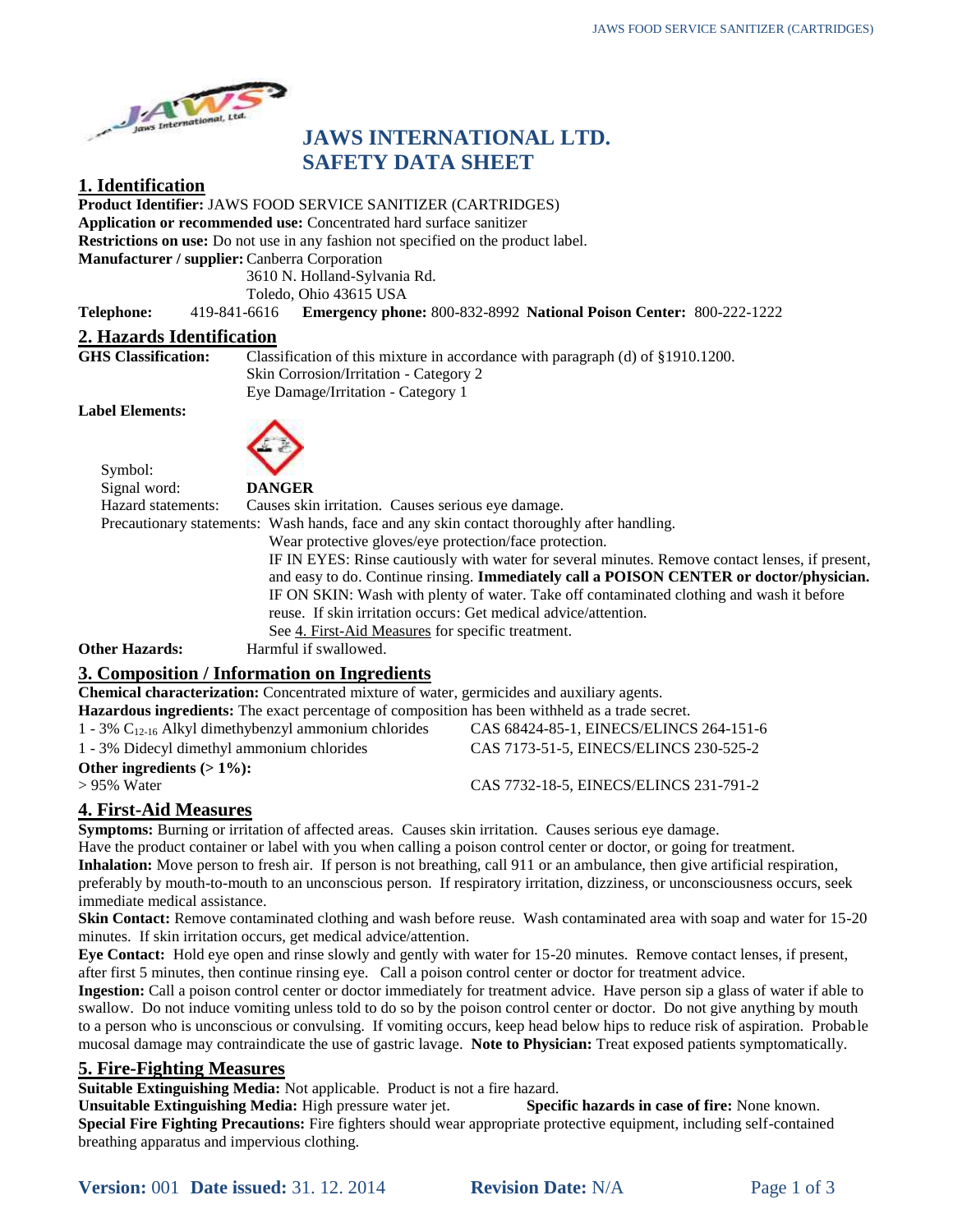## **6. Accidental Release Measures**

**Emergency Procedures:** Depending on the extent of release, consider the need for restriction of access to spill area. **Personal Precautions:** Do not eat, drink or smoke during clean up. Wear protective clothing, eye protection and impervious gloves (e.g. neoprene). Wash thoroughly after clean up.

**Environmental Precautions:** Prevent spills from entering storm sewers/drains or contact with soil.

**Clean up Methods:** Small spills may be wiped up and rinsed with water. For larger spills, contain spill with inert material (sand, clay). Transfer material to labeled containers for recovery or proper disposal. After removal, flush area with water.

#### **7. Handling and Storage**

**Precautions for Safe Handling:** Read label before use. Avoid contact with skin or eyes. Do not breathe mist/vapors. Wash hands, face and any skin contact thoroughly after handling. Do not eat, drink or smoke when using this product. Wear protective gloves, protective clothing, eye protection, face protection. Use only according to label directions. If unsure about safe use, contact your supervisor.

**Conditions for Safe Storage:** Keep out of reach of children. Do not contaminate water, food or feed by storage and disposal. Store in tightly closed, original container in a cool (10˚ - 30˚C), dry area.

**Incompatibility:** Anionic detergents inactivate material.

# **8. Exposure Controls / Personal Protection**

**Components with occupational exposure limits:** None

**Engineering Controls:** Proper ventilation in accordance with good industrial hygiene should be provided.

#### **Personal Protective Equipment**

**Respiratory:** Respiratory protection is not necessary under normal conditions of use.

**Gloves:** Use water impervious gloves (latex or neoprene rubber). No breakthrough time has been established. **Eye Protection:** Chemical resistant goggles or face protection.

**Other:** Protective clothing (long sleeves, pants), eyewash, safety shower are always advisable when working with chemicals.

# **9. Physical and Chemical Properties**

| <b>Physical State -</b>                   | Liquid                                               | <b>Auto-ignition temperature - Not applicable</b> |                                     |  |
|-------------------------------------------|------------------------------------------------------|---------------------------------------------------|-------------------------------------|--|
| Color -                                   | None                                                 | <b>Flash Point -</b>                              | None                                |  |
| Odor -                                    | Mild                                                 | <b>Flammability</b> -                             | Not applicable                      |  |
| <b>Odor Threshold</b> - No data available |                                                      | <b>Flammability Limits -</b>                      | Not applicable                      |  |
| <b>Boiling Point -</b>                    | $-212$ <sup>o</sup> F                                | <b>Partition coefficient -</b>                    | Not applicable                      |  |
|                                           | <b>Decomposition temperature</b> - No data available | <b>Solubility (Water)</b> -                       | Complete                            |  |
| <b>Freezing Point - 32°F</b>              |                                                      | <b>Vapor Density -</b>                            | No data available                   |  |
| $pH (Conc.) - 6.0 - 8.0$                  |                                                      | <b>Vapor Pressure -</b>                           | No data available                   |  |
| $pH (RTU) - 6.0 - 8.0$                    |                                                      | Viscosity -                                       | Slightly viscous                    |  |
| <b>Relative Density - 1.000</b>           |                                                      | $\%$ VOC -                                        | $< 0.5$ (Excluding exempt material) |  |
|                                           | <b>Evaporation Rate - Similar to water</b>           |                                                   |                                     |  |

## **10. Stability and Reactivity**

**Reactivity:** No specific reactivity test data is available for this mixture. Under normal conditions of storage and use, hazardous reactions are not expected. **Incompatible materials:** Oxidizers, anionic detergents. **Chemical stability:** This product is stable at ambient temperatures and pressures.

**Conditions to avoid:** Temperatures above 50°C or below 10°C.

**Hazardous decomposition products:** None known.

#### **11. Toxicological Information**

**Acute Toxicity:** Toxicity data is not available for this mixture. Data below are estimates based on summation methods.

| Test                   | Results             | Classification $(A.0.4.1(c))$ Basis $(A.1.3.6.1)$ |                                                                                                                           |
|------------------------|---------------------|---------------------------------------------------|---------------------------------------------------------------------------------------------------------------------------|
| Oral                   | $>$ 2000mg/kg       | Not applicable                                    | Ingredient literature (Additive formula)                                                                                  |
| Dermal                 | $>$ 2000mg/kg       | Not applicable                                    | Ingredient literature (Additive formula)                                                                                  |
| Inhalation             | $> 20 \text{ mg/L}$ | Not applicable                                    | Ingredient literature (Additive formula)                                                                                  |
| Eye Damage/Irritation  | Corrosion           | Category 1                                        | Ingredient literature                                                                                                     |
| Skin Damage/Irritation | Irritation          | Category 2                                        | Ingredient literature                                                                                                     |
|                        |                     |                                                   | Summary: Skin and eye contact are most likely routes of exposure. Exposure causes skin irritation and serious eye damage. |

#### **Subchronic/Chronic Toxicity:**

| <b>Test</b>                                                                          | Results                         | <b>Classification</b> | <b>Basis</b>           |  |
|--------------------------------------------------------------------------------------|---------------------------------|-----------------------|------------------------|--|
| <b>Skin Sensitization</b>                                                            | Not a sensitizer Not applicable |                       | Ingredient literature. |  |
| <b>Summary:</b> Repeated or prolonged contact causes skin irritation and eye damage. |                                 |                       |                        |  |

**Carcinogens** - Ingredients are not listed on the NTP Report on Carcinogens, IARC Monographs or by OSHA **Other data** - No other toxicological information is available for this mixture.